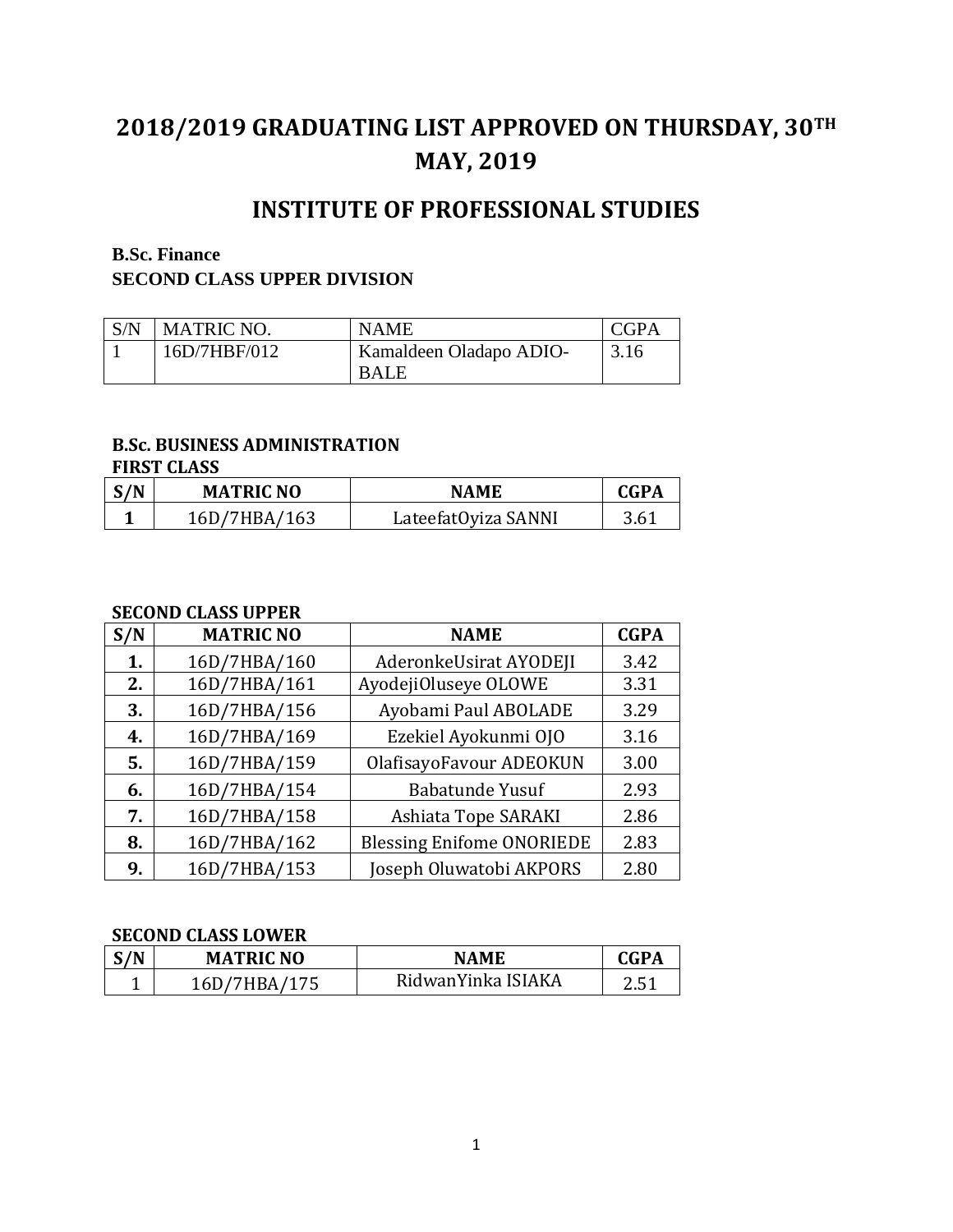#### **B.Sc. Accounting and Finance FIRST CLASS**

| S/N | <b>MATRIC NO</b> | NAME                       |      |
|-----|------------------|----------------------------|------|
|     | 16D/7HAC/264     | Lugman Adebayo ABDULRAHEEM | 3.60 |

# **SECOND CLASS UPPER DIVISION**

| S/N | <b>MATRIC NO</b> | <b>NAME</b>                     | <b>CGPA</b> |
|-----|------------------|---------------------------------|-------------|
|     |                  |                                 |             |
|     |                  |                                 |             |
| 1.  | 16D/7HAC/278     | Adekola W. ISHOLA               | 3.42        |
| 2.  | 16D/7HAC/265     | Fatimah Ibukunoluwa ABDULRAHMAN | 3.36        |
| 3.  | 16D/7HAC/279     | Yusuf Alabi OLUMOH              | 3.34        |
| 4.  | 16D/7HAC/287     | David Oluwadamilare EDUN        | 3.34        |
| 5.  | 16D/7HAC/276     | Yinusa Adebayo NURENI           | 3.28        |
| 6.  | 15D/7HAC/195     | KariyetuOmolola BELLO           | 3.24        |
| 7.  | 16D/7HAC/283     | Sherifat Shola ALASINRIN        | 3.23        |
| 8.  | 16D/7HAC/261     | DamilolaTitilayo ODEBODE        | 3.12        |
| 9.  | 16D/HAC/259      | Hassan UMAR                     | 3.11        |
| 10. | 16D/7HAC/277     | <b>Emmanuel Segun OLUSI</b>     | 3.11        |
| 11. | 16D/7HAC/270     | BashiratOluwakemi OLAYANJU      | 3.03        |
| 12. | 15D/7HAC/183     | TaofeekOlawale OLANREWAJU       | 3.03        |
| 13. | 16D/7HAC/272     | RafiuAtanda ALAO                | 3.01        |
| 14. | 16D/7HAC/288     | TawakalituRonke ADISA-MUHAMMED  | 3.00        |
| 15. | 16D/7HAC/274     | Lateefat Gold ABDULRAFIU        | 2.98        |
| 16. | 16D/7HAC/284     | Jonathan Babatako GANA          | 2.98        |
| 17. | 16D/7HAC/292     | LukmanOlukayode SAKA            | 2.95        |
| 18. | 16D/7HAC/263     | AbdulkadirOlateju AGUNBIADE     | 2.95        |
| 19. | 16D/7HAC/291     | SofiuOlawuyi SALAUDEEN          | 2.92        |
| 20. | 16D/7HAC/269     | John Temidayo ANTHONY           | 2.85        |

#### **SECOND CLASS LOWER DIVISION**

| S/N        | <b>MATRIC NO</b> | <b>NAME</b>                | <b>CGPA</b> |
|------------|------------------|----------------------------|-------------|
|            | 16D/7HAC/293     | TawakalituOmowunmi OLADIPO | 2.79        |
| $\bigcirc$ | 16D/7HAC/280     | TeslimAyodeji HASSAN       | 2.78        |
| 3          | 16D/7HAC/249     | Fatima Binta ABUBAKAR      | 2.70        |
|            | 16D/7HAC/271     | KafayatTemitayo BELLO      | 2.66        |
|            | 16D/7HAC/268     | Abdulrasaq Dare ABDULLAHI  | 2.52        |
|            | 16D/7HAC/286     | AdamuToyin USMAN           | 2.38        |
|            | 16D/7HAC/267     | Mohammed Babangida UMAR    | 2.53        |
| 8          | 16D/7HAC/275     | <b>IdayatRonke SULYMAN</b> | 2.50        |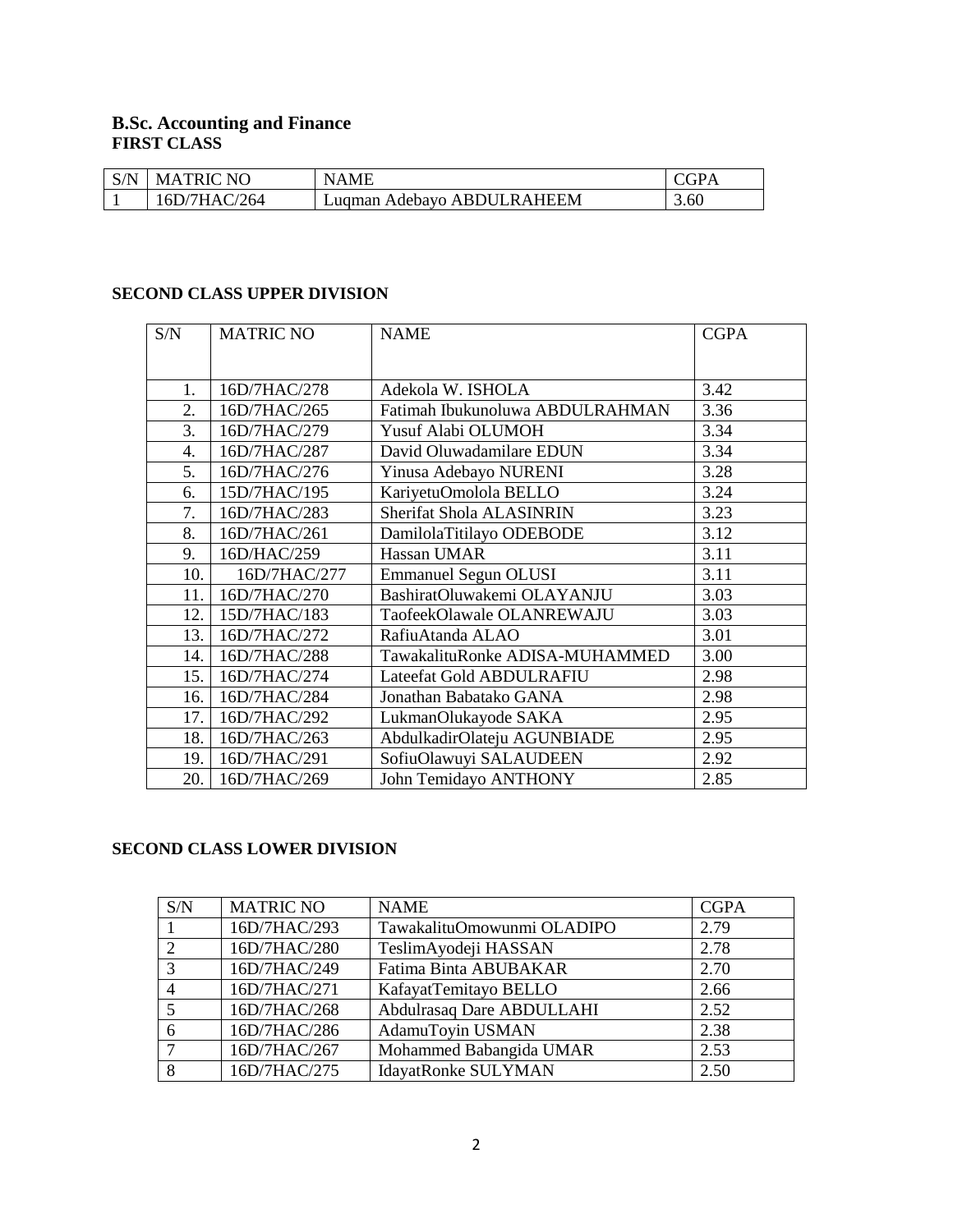# **B.Sc. ACCOUNTING SECOND CLASS UPPER DIVISION**

| S/N | <b>MATRIC NO</b> | <b>NAME</b>               | <b>CGPA</b> |
|-----|------------------|---------------------------|-------------|
|     | 15/7ACF/211      | Olajoke Janet OLANREWAJU  | 3.26        |
|     | 15/7ACF/212      | RasheedatDamilola ISIAQ   | 2.87        |
|     | 15/7ACF/215      | Robiat MUHAMMED ABDULBAKI | 2.81        |

# **SECOND CLASS LOWER DIVISION**

| S/N                         | <b>MATRIC NO</b> | <b>NAME</b>                 | <b>CGPA</b> |
|-----------------------------|------------------|-----------------------------|-------------|
|                             | 15/7ACF/170      | Oluwakorede Praise BAMGBOYE | 2.67        |
| $\mathcal{D}_{\mathcal{L}}$ | 15/7ACF/163      | OpeyemiDamilola AGBENIYI    | 2.56        |
| 3                           | 15/7ACF/173      | Faith Eseoghene EKUEVUGBE   | 2.49        |
| $\overline{4}$              | 15/7ACF/178      | OluwatoyinAminat IBRAHIM    | 2.48        |
| $\overline{\mathbf{5}}$     | 15/7ACF/181      | Olajumoke Victoria JEJELOYE | 2.43        |
| 6                           | 16D/7ACF/227     | TaoheedAkolade AFOLABI      | 2.41        |
|                             | 16D/7ACF/317     | ToheebBabatunde RAFIU       | 2.34        |
| 8                           | 15/7ACF/164      | Precious Toluwase AINA      | 2.32        |
| $\mathbf Q$                 | 16D/7ACF/222     | KhadijatOlajumoke ALABI     | 2.30        |
| 10                          | 15/7ACF/162      | Zainab ADEBAYO              | 2.21        |

## **THIRD CLASS DIVISION**

| S/N | <b>MATRIC NO</b> | <b>NAME</b>        | <b>CGPA</b> |
|-----|------------------|--------------------|-------------|
|     | 15/7ACF/182      | Fuad Akorede JIMOH | 1.83        |

### **B.Sc. Mass Communication SECOND CLASS UPPER**

| 16D/7HMC/017 | TaiwoAdeoluADEDIRAN   | 3.29 |
|--------------|-----------------------|------|
| 16D/7HMC/019 | Oyewale Jacob OYELOLA | 3.09 |
| 16D/7HMC/022 | Ahmed Mohammed SODE   | 2.82 |

### **SECOND CLASS LOWER**

| 16D/7HMC/015<br>Mohammed Ibrahim <b>ALABI</b> |  |
|-----------------------------------------------|--|
|-----------------------------------------------|--|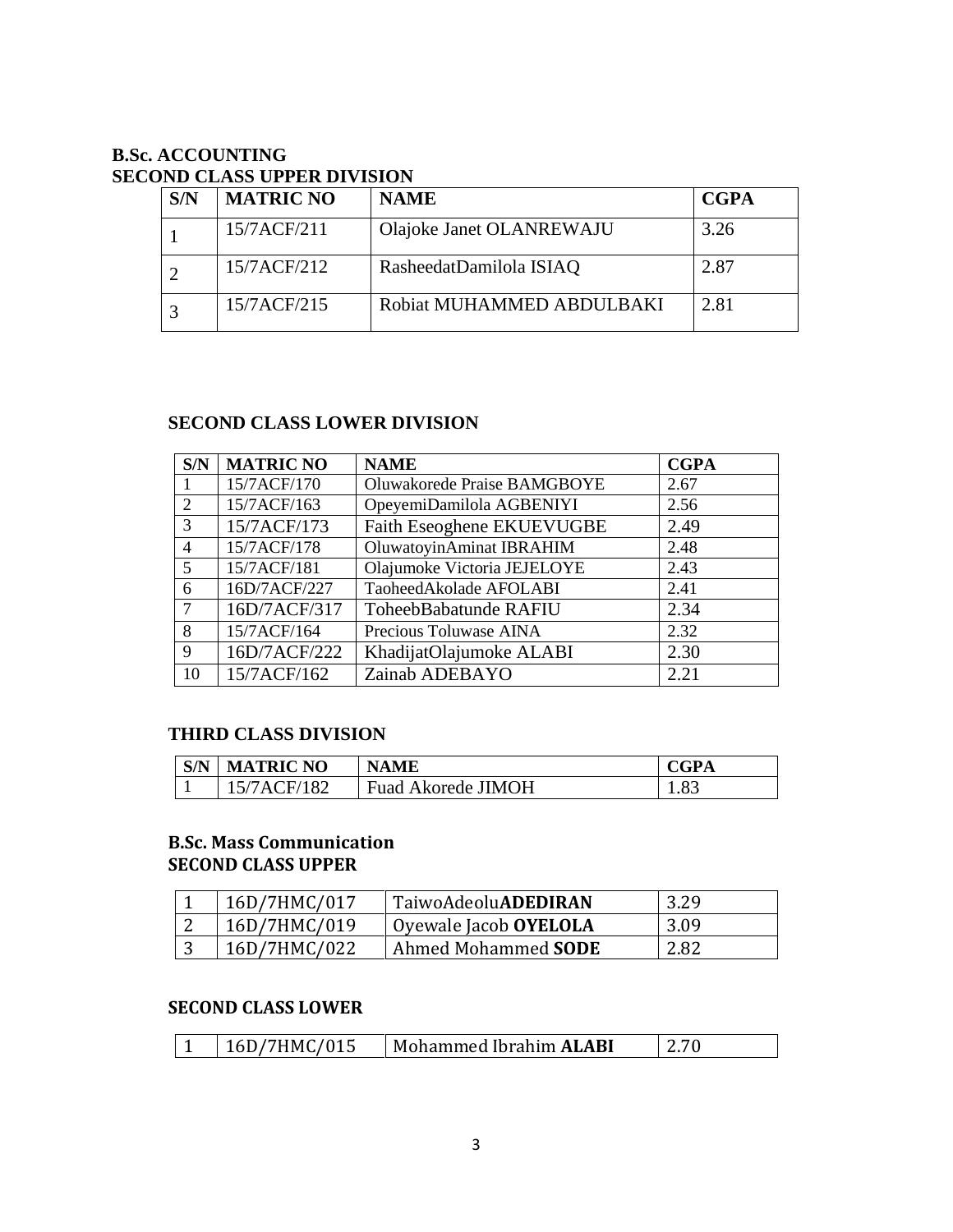# **COLLEGE OF AGRICULTURE**

## **B. AGRIC. (CROP PRODUCTION) SECOND CLASS LOWER**

| S/N | <b>MATRIC NO</b> | <b>NAME</b>           | <b>CGPA</b> |
|-----|------------------|-----------------------|-------------|
|     | 14/17AG/201      | Habeeb Muhammad BELLO |             |

## **B. AGRIC. (AGRICULTURAL ECONOMICS) SECOND CLASS UPPER**

| S/N | <b>MATRIC NO</b> | <b>NAME</b>        | CGPA |
|-----|------------------|--------------------|------|
|     |                  | Mohammed Abdullahi |      |
|     | 14/17AG/209      | ABDULLAHI          | 3.03 |

# **COLLEGE OF HUMANITIES, MANAGEMENT AND SOCIAL SCIENCES**

# **B.Sc. Banking and Finance**

## **SECOND CLASS-UPPER DIVISION**

| S/N | <b>MATRIC NO.</b> | <b>NAME</b>              | CGPA |
|-----|-------------------|--------------------------|------|
|     | 16D/27BF/441      | <b>Shukurat AFOLAYAN</b> | 3.01 |
|     | 15/27BF/396       | Bisola ABIOLA            | 2.96 |
|     | 15/27BF/406       | Olalekan Adams AJIBOLA   | 2.80 |

### **SECOND CLASS-LOWER DIVISION**

| S/N         | <b>MATRIC NO.</b> | <b>NAME</b>                | <b>CGPA</b> |
|-------------|-------------------|----------------------------|-------------|
|             | 15/27BF/413       | Moshood O. JAMIU           | 2.56        |
| 5           | 15/27BF/412       | OlanrewajuKabir IBRAHIM    | 2.52        |
| 6           | 15/27BF/430       | Praise Omotope WILLIAMS    | 2.45        |
| 7           | 15/27BF/416       | ZainabOluwatoyin LAWAL     | 2.39        |
| 8           | 15/27BF/409       | Olawumi Florence BABATUNDE | 2.27        |
| $\mathbf Q$ | 15/27BF/410       | <b>Yusuf Abiola DADA</b>   | 2.15        |
| 10          | 15/27BF/407       | Deborah Odunola AKOMOLAFE  | 2.03        |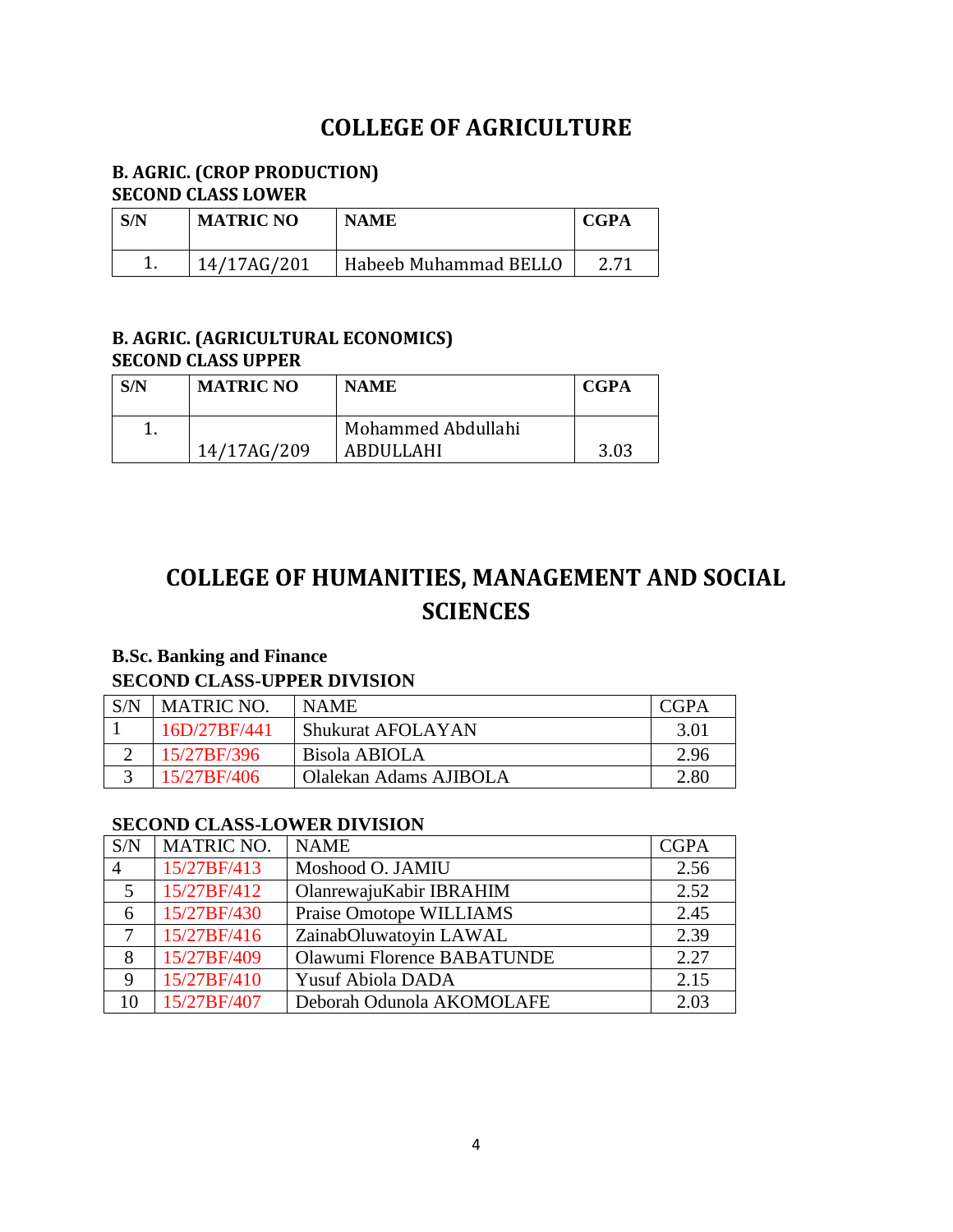#### **B. Sc. POLITICAL SCIENCE SECOND CLASS UPPER**

| S/N | <b>Matric Number</b> | Name                  | CGPA |  |
|-----|----------------------|-----------------------|------|--|
|     | 15/27PS/594          | Owoade Joel AKANDE    | 3.08 |  |
|     | 15/27PS/565          | Adebara Peter ADENIYI |      |  |

## **SECOND CLASS LOWER**

| S/N                         | <b>Matric Number</b> | Name                      | <b>CGPA</b> |
|-----------------------------|----------------------|---------------------------|-------------|
|                             | 15/27PS/579          | SulaimanOlawale ARO       | 2.69        |
| $\mathcal{D}_{\mathcal{L}}$ | 15/27PS/578          | Isaac Oluwadamilare AREMU | 2.27        |
| $\mathcal{R}$               | 15/27PS/590          | Habeeb Adebayo MOBOLAJI   | 2.23        |
|                             | 15/27PS/605          | ShofiullahiAyobola USMAN  | 2.16        |
|                             | 16D/27PS/628         | MinkailOpe ANIMASHAUN     | 2.07        |

## **THIRD CLASS**

| S/N | <b>Matric Number</b> | Name                      | CGPA |
|-----|----------------------|---------------------------|------|
|     | 15/27PS/588          | ZaobananBabatunde ADEWALE | .80  |

## **B. Sc. PUBLIC ADMINISTRATION SECOND CLASS LOWER**

| S/N | <b>Matric Number</b> | Name                        | <b>CGPA</b> |
|-----|----------------------|-----------------------------|-------------|
|     | 15/27PA/006          | SuliatOluwapelumi ADENIRAN  | 2.62        |
|     | 15/27PA/023          | Omar Hajara AHMED           | 2.49        |
|     | 15/27PA/007          | OlarenwajuOlamilekan AGBOBA | 2.35        |
|     | 15/27PA/022          | Adegbola Cosmos OLOYEDE     | 2.06        |

# **THIRD CLASS**

| S/N | <b>Matric Number</b> | Name                      | <b>CGPA</b> |
|-----|----------------------|---------------------------|-------------|
|     | 15/27PA/025          | Titiloye Olamilekan AHMED | 1.95        |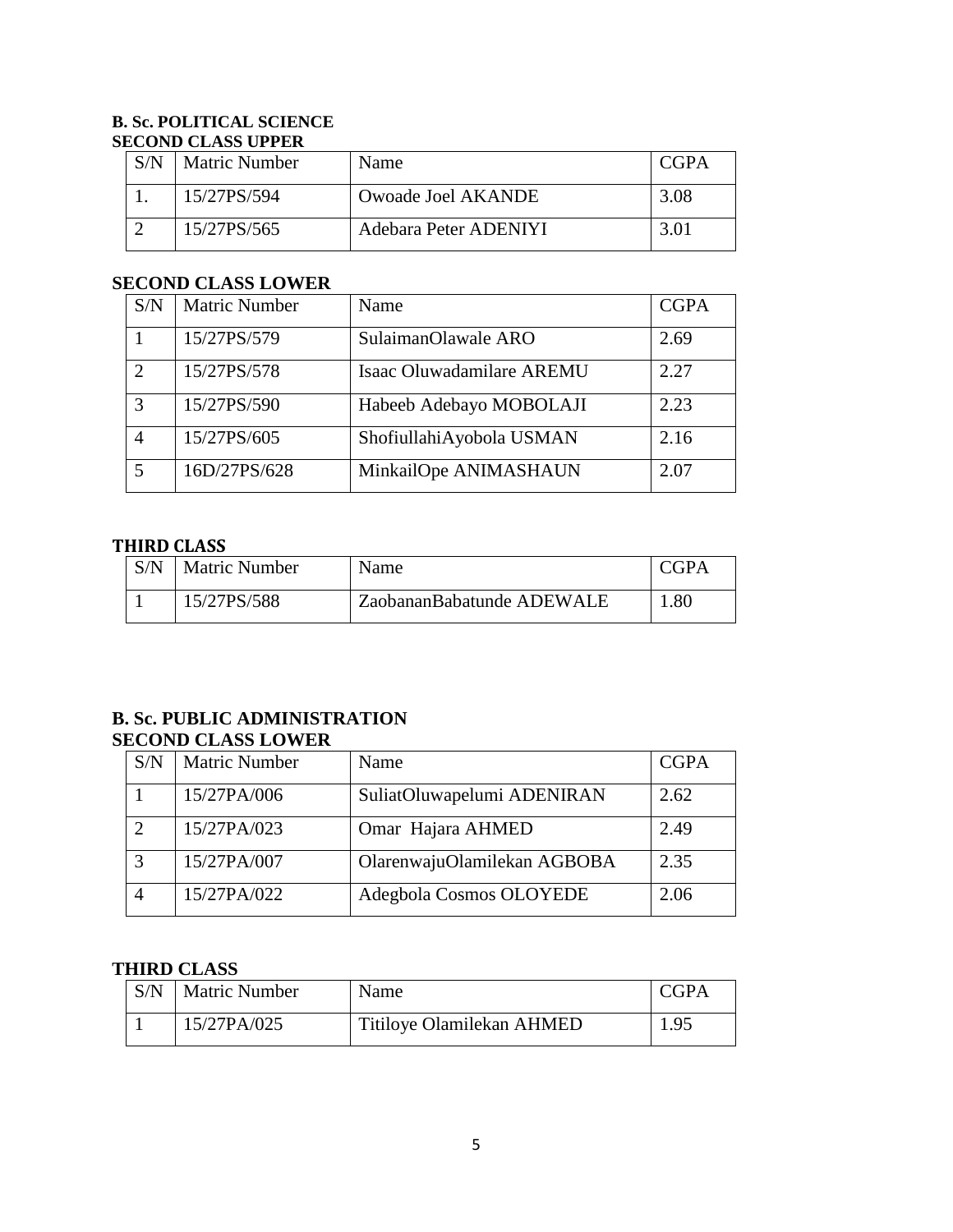### **B.A. ARCHEOLOGY SECOND CLASS – (UPPER DIVISION)**

| S/N | <b>MATRIC NO</b> | <b>NAME</b>           | <b>CGPA</b> |
|-----|------------------|-----------------------|-------------|
|     | 15/27HS/104      | Adebola Kehinde YUSUF | 2.86        |

# **SECOND CLASS (LOWER DIVISION)**

| S/N | <b>MATRIC NO</b> | <b>NAME</b>             | <b>CGPA</b> |
|-----|------------------|-------------------------|-------------|
|     | 15/27HS/108      | Oluwatobiloba AKINWANDE | 2.65        |
|     | 15/27HS/110      | Nuhu Bolaji MOHAMMED    | 2.38        |

# **B.A. HISTORY**

# **THIRD CLASS**

| S/N | <b>MATRIC NO</b> | <b>NAME</b>              | <b>CGPA</b> |
|-----|------------------|--------------------------|-------------|
|     | 15/27HS/103      | Hakeemah Ayodeji UTHMAN  | 1.96        |
|     | 15/27HS/092      | Halimah Yetunde ATOLAGBE | 1.94        |
|     | 15/27HS/101      | Sofiat Damilola SANUSI   | 1.85        |

# **B.A. ISLAMIC STUDIES SECOND CLASS (UPPER DIVISION)**

| S/N | <b>MATRIC NO</b> | <b>NAME</b>        | <b>CGPA</b> |
|-----|------------------|--------------------|-------------|
|     | 16D/27IS/091     | Mahmud Imam ZUBAIR | 2.90        |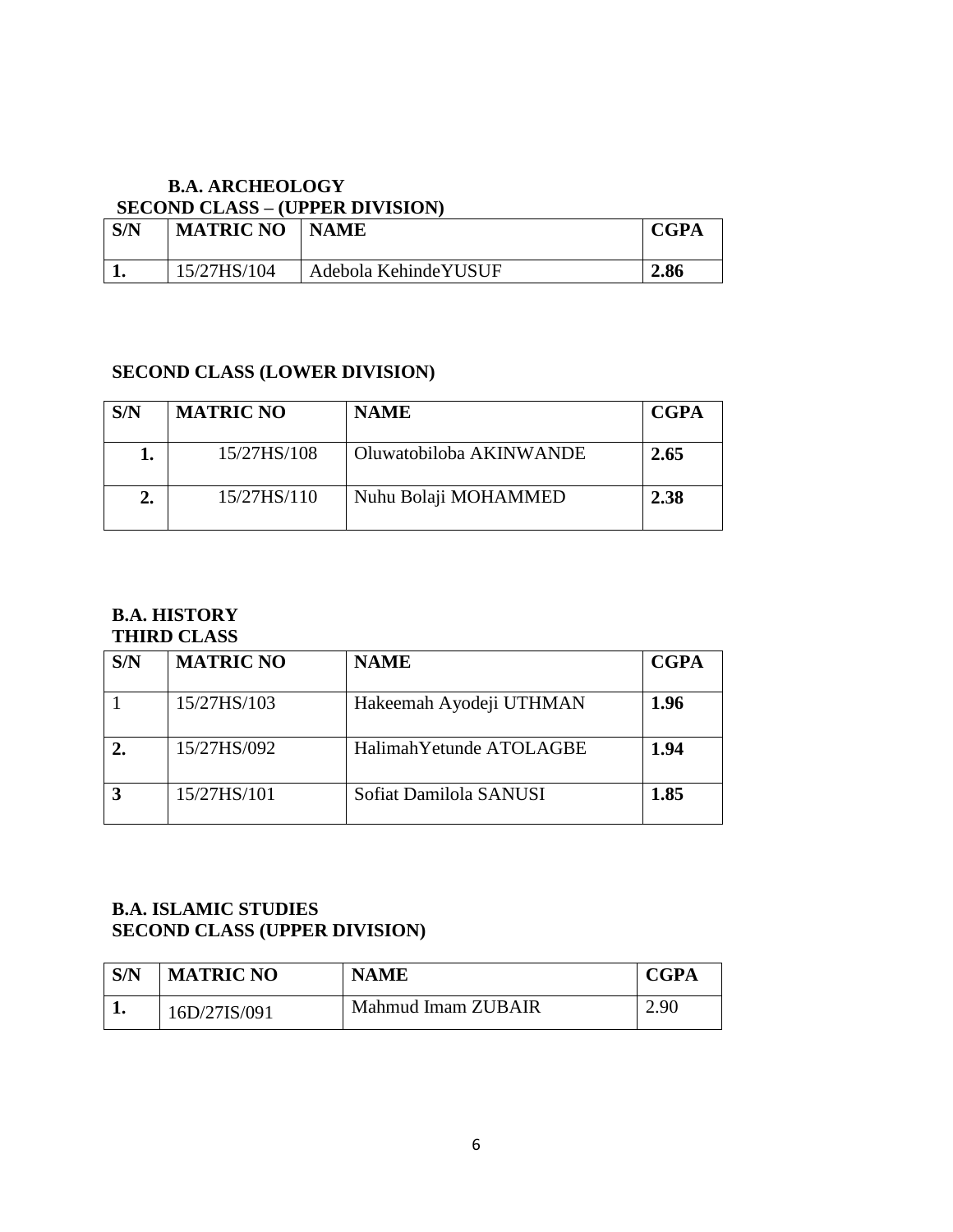# **COLLEGE OF ENGINEERING AND TECHNOLOGY**

### **B. Eng. Civil Engineering SECOND CLASS HONOURS (LOWER DIVISION)**

| S/N | <b>MATRIC NUMBER</b> | FIRST NAME, MIDDLE NAME,<br><b>SURNAME</b> | <b>CGPA</b> |
|-----|----------------------|--------------------------------------------|-------------|
|     | 16D/7HCE/024         | Kamaldeen Adebayo JIMOH                    | 2.22        |

# **COLLEGE OF INFORMATION AND COMMUNICATION TECHNOLOGY**

| S/NO | <b>MATRIC</b> | <b>STUDENT NAME</b>          | <b>CGPA</b> |
|------|---------------|------------------------------|-------------|
|      | <b>NUMBER</b> |                              |             |
|      | 16D/47CS/529  | Rukayat Yetunde ABDULWAHAB   | 3.59        |
|      | 15D/47CS/505  | <b>James Adebowale ILORI</b> | 3.26        |
|      | 15/47CS/492   | Ismail Gbolahan TIJANI       | 3.08        |
|      | 15/47CS/468   | Samson Damilola ALEJOLOWO    | 3.00        |
|      | 15/47CS/458   | MustophaAdeniyi ABDULQADIR   | 2.96        |

### **SECOND CLASS UPPER DIVISION**

# **SECOND CLASS LOWER DIVISION**

| S/NO | <b>MATRIC</b> | <b>STUDENT NAME</b>              | <b>CGPA</b> |
|------|---------------|----------------------------------|-------------|
|      | <b>NUMBER</b> |                                  |             |
|      | 15/47CS/483   | Saidat Abiola OJULARI            | 2.46        |
| 2.   | 15/47CS/477   | Hauwa IBRAHIM                    | 2.33        |
| 3.   | 16D/47CS/528  | Ibukun Oluwabusayo AINA          | 2.33        |
|      | 15/47CS/463   | <b>Balikis Temitope ADENIRAN</b> | 2.31        |
| 5.   | 16D/47CS/542  | Helen Temilade JOHNSON           | 2.27        |
| 6.   | 15D/47CS/500  | Paul ADEWUSI                     | 2.17        |

#### **B.Sc (Mass Communication) SECOND CLASS UPPER**

| S/NO. | MATRIC NO.  | <b>STUDENT NAME</b>     | <b>CGPA</b> |
|-------|-------------|-------------------------|-------------|
|       | 15/7PMC/113 | Haleemah OlabisiAKOSILE | 3.07        |
| ⊷.    | 15/47MC/598 | Damilola Sunday OLAIYA  | 3.00        |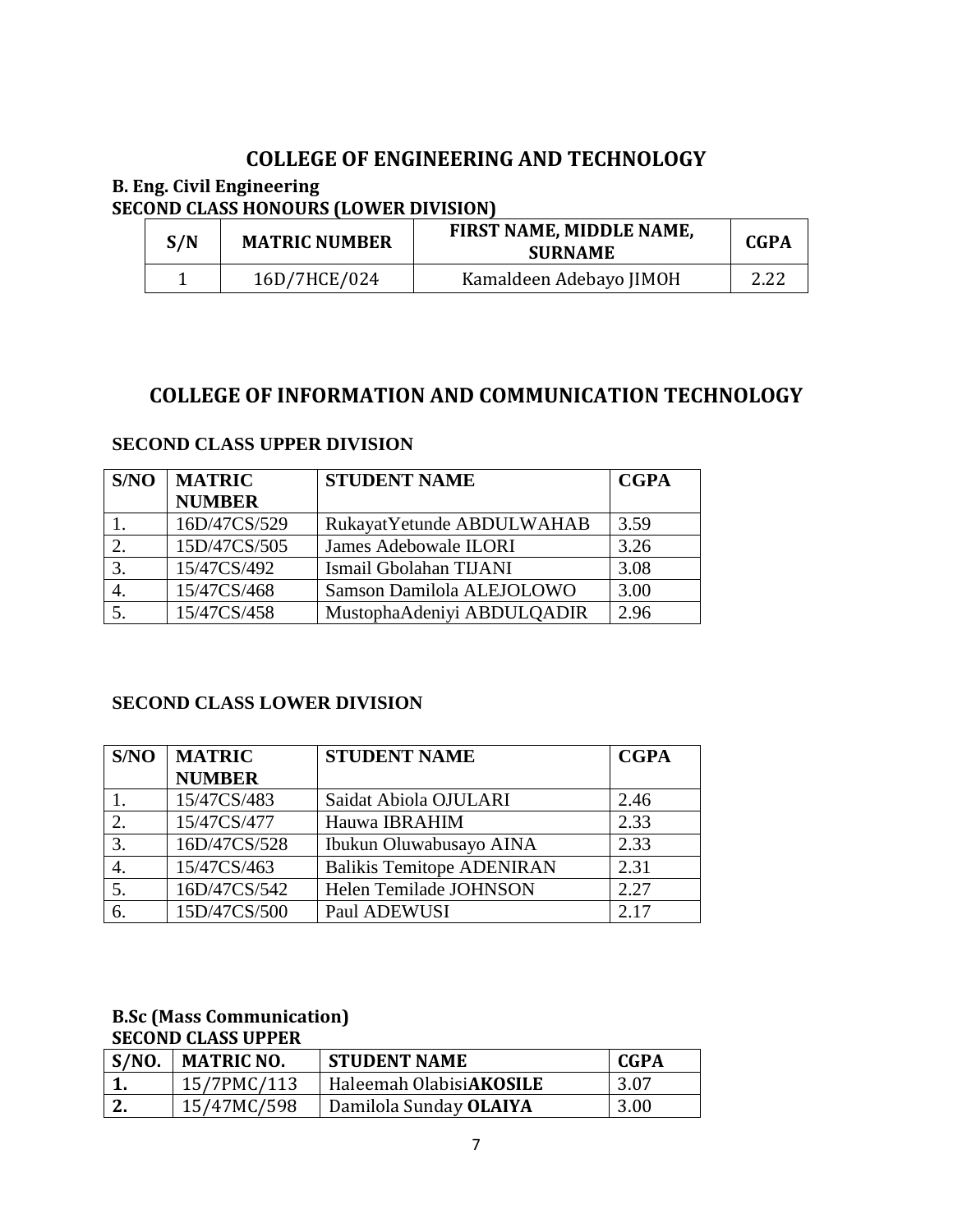|    |             | 16D/47MC/645   Victoria Chukwudumebi BEN-<br><b>UWABOR</b> | 2.94 |
|----|-------------|------------------------------------------------------------|------|
| 4. |             | 16D/47MC/651   Iretioluwa OGUNBOWALE                       | 2.85 |
| 5. | 15/47MC/605 | Bushirah OlayinkaOSHODI                                    | 2.82 |

## **SECOND CLASS LOWER**

| S/NO. | <b>MATRIC NO.</b> | <b>STUDENT NAME</b>             | <b>CGPA</b> |
|-------|-------------------|---------------------------------|-------------|
| 1.    | 15/47MC/611       | <b>Fatima SERIKI</b>            | 2.78        |
| 2.    | 15/7PMC/111       | Abdulmauteen Olalekan ADELEKE   | 2.62        |
| 3.    | 15/7PMC/117       | Rodiyat Abdulraheem GBIGBADUA   | 2.58        |
| 4.    | 15/47MC/589       | Aminat OluwatoyinISSA           | 2.54        |
| 5.    | 15/47MC/580       | <b>Omolara Esther BABATUNDE</b> | 2.40        |
| 6.    | 16D/47MC/638      | Abiodun Seun AYENI              | 2.39        |
| 7.    | 16D/47MC/644      | Olamide Ayantoun AYANTOKUN      | 2.15        |
| 8.    | 15/47MC/579       | Precious Olaitan AYANO          | 2.11        |
| 9.    | 16D/47MC/635      | Maryam Oluwashola MUHAMMED      | 2.00        |

# **COLLEGE OF PURE AND APPLIED SCIENCES**

#### **B.Sc. MICROBIOLOGY SECOND CLASS UPPER**

| S/N | <b>MATRIC. NO.</b> | <b>NAMES</b>                 | <b>CGPA</b> |
|-----|--------------------|------------------------------|-------------|
|     | 15/57MB/468        | Rahmatallahi<br><b>YUNUS</b> | 2.94        |

#### **SECOND CLASS LOWER**

| S/N | <b>MATRIC. NO.</b> | <b>NAMES</b>                         | <b>CGPA</b> |
|-----|--------------------|--------------------------------------|-------------|
| 1.  | 16D/57MB/606       | Elizabeth Adeola OYELOLA             | 2.57        |
| 2.  | 16D/57MB/623       | Rasheedat Abimbola<br><b>GORIOLA</b> | 2.46        |
| 3.  | 16D/57MB/621       | Victoria Jesutomi OLASEHINDE         | 2.37        |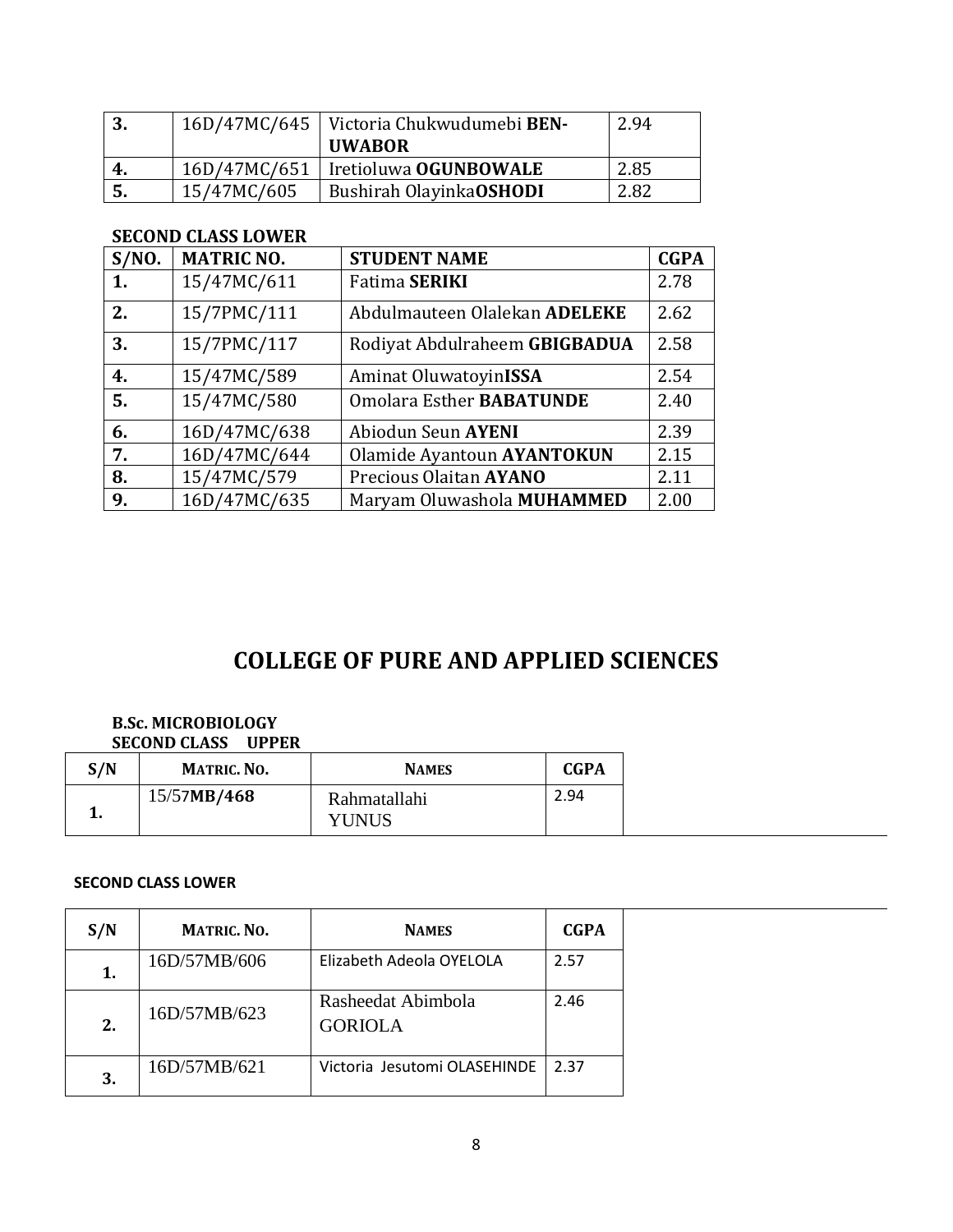| 4. | 15/57MB/460 | Ifedolapo Grace OYEWALE | 2.28 |
|----|-------------|-------------------------|------|
| 5. | 12/57MB/243 | Omowumi Olabisi AZEEZ   |      |

# **B.Sc. Plant and Environmental Biology**

| S/N | <b>MATRIC. NO.</b> | <b>NAMES</b>            | <b>CGPA</b> |
|-----|--------------------|-------------------------|-------------|
|     | 14/57ZL/014        | Titilope Esther KIKIOWO | 1.98        |

#### **Bachelor of Environmental Health Science (B.EHS) Second Class, Lower Division**

| S/N | <b>MATRIC. NO.</b> | <b>NAMES</b>                    | <b>CGPA</b> |
|-----|--------------------|---------------------------------|-------------|
|     | 14/57EH/164        | OluwatobiOluwatosin ALESHINLOYE | 2.33        |

#### **B.Sc. Mathematics Second Class (Lower Division)**

| S/N | <b>MATRIC. NO.</b> | <b>NAMES</b>               | <b>CGPA</b> |
|-----|--------------------|----------------------------|-------------|
|     | 14D/67AM/053       | Femi John AYOADE           | 2.37        |
|     | 15/57MA/059        | Raheemah Taiye ABDULRAHEEM | 2.01        |

## **B.Sc. Statistics Second Class (Lower Division):**

| S/N | <b>MATRIC. NO.</b> | NAMES                 | <b>CGPA</b> |
|-----|--------------------|-----------------------|-------------|
|     | 15/57ST/021        | AbubakarSiddiq KOLAPO | 2.08        |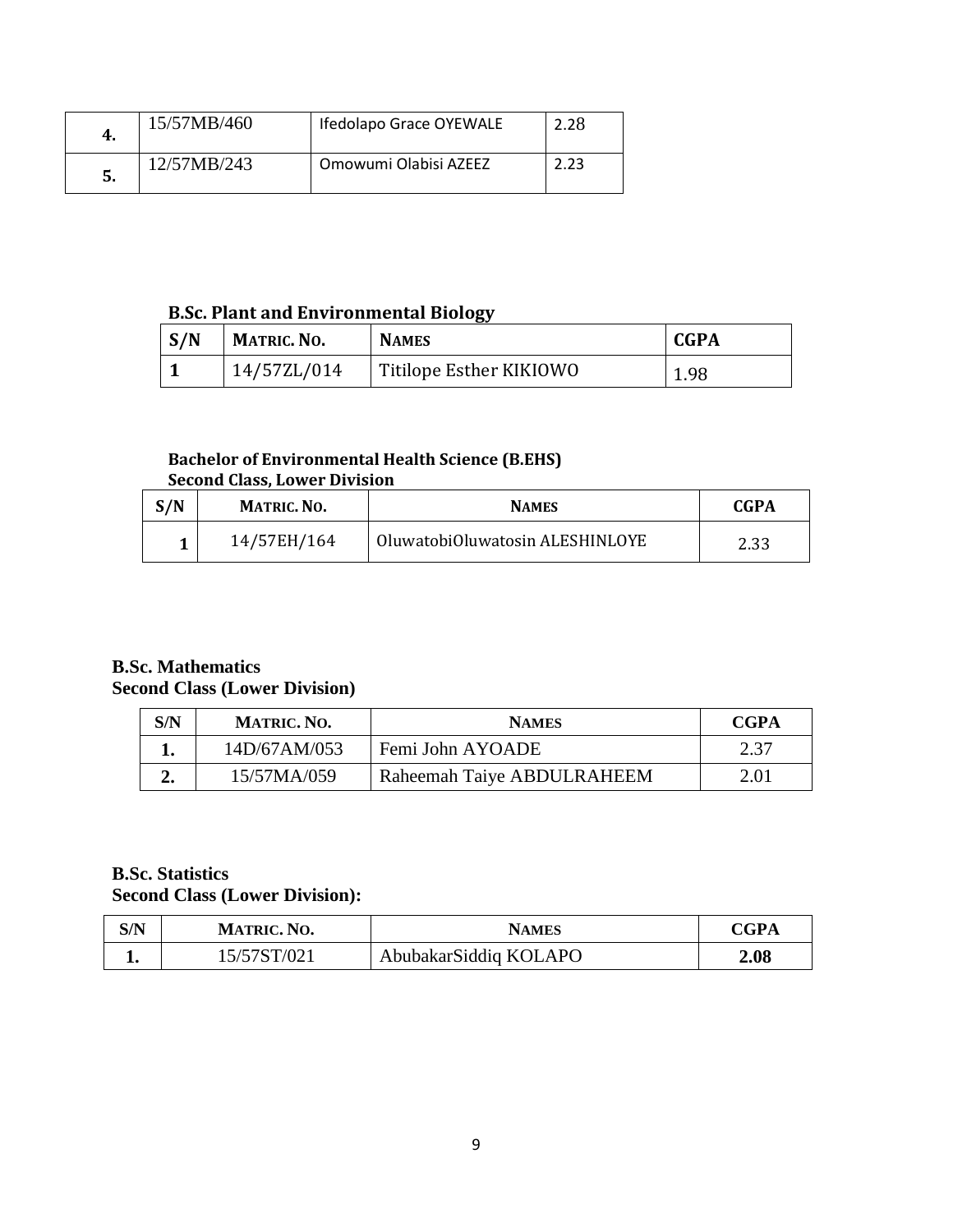# **SCHOOL OF POSTGRADUATE STUDIES**

# **M.A. Arabic and Literature**

| S/N | <b>MATRIC. NUMBER</b> | <b>NAME</b>    | <b>PERCENTAGE</b> |
|-----|-----------------------|----------------|-------------------|
|     | 16/27/MAR001          | Abubakar AHMAD | 67.36%            |

# **Ph.D. (ISLAMIC STUDIES)**

| S/NO. | MATRIC. NO.  | <b>NAMES</b>          | <b>PERCENTAGE</b> |
|-------|--------------|-----------------------|-------------------|
|       | 16/27/PIS003 | Nafiu Arikewuyo AHMED | 70.18             |
|       |              |                       |                   |

### **Ph.D. Political Science**

| No. | <b>Matric</b> | <b>Name</b>           | <b>Percentage</b> |
|-----|---------------|-----------------------|-------------------|
|     | 14/27/PPS006  | John Shola OLANREWAJU | 73.59             |
|     | 14/27/PPS005  | SikiruLanre NURUDEEN  | 67.93             |

# **Master of Public Administration (MPA)**

| S/N              | <b>MATRIC. NO.</b> | <b>NAMES</b>                  | <b>PERCENTAGE</b> |
|------------------|--------------------|-------------------------------|-------------------|
| 1.               | 17/27/EMPA018      | Jerome Okafor CHUKWUWIKE      | 62.60             |
|                  | 17/27/EMPA003      | FunkeToyin ADEOLA-            | 61.93             |
| 2.               |                    | <b>ADOLPHUS</b>               |                   |
| $\overline{3}$ . | 17/27/EMPA011      | AbdulFataiIssa NUHU           | 61.67             |
| 4.               | 17/27/EMPA005      | ZeenatAjikobi KEHINDE         | 61.63             |
| 5.               | 17/27/EMPA012      | GhazaliAdeniyi JIMOH          | 61.40             |
| 6.               | 17/27/EMPA019      | Peter Olaniyan OLUYOMI        | 61.33             |
| 7.               | 17/27/EMPA027      | Fatima YUSUF                  | 60.63             |
| 8.               | 17/27/EMPA010      | ShittuIshola OLAYIWOLA        | 60.47             |
| 9.               | 17/27/EMPA017      | Olutayo OGUNYOMI              | 60.20             |
| 10.              | 17/27/EMPA024      | Aliyu Rani SAMBO              | 60.20             |
| 11.              | 17/27/EMPA001      | <b>Ahmed Abubakar DANJUMA</b> | 59.57             |
| 12.              | 17/27/EMPA022      | <b>Jeff Roy IKENNA</b>        | 59.57             |
| 13.              | 17/27/EMPA014      | Abubakar MOHAMMED             | 59.57             |
| 14.              | 17/27/EMPA006      | Sunday Oluwafemi ALLI         | 59.23             |
| 15.              | 17/27/EMPA021      | Adeyinka OYELEYE              | 59.20             |
| 16.              | 17/27/EMPA023      | AbdulrasheedTunji SALMAN      | 59.20             |
| 17.              | 17/27/EMPA015      | Fatima Hajia MOHAMMED         | 58.80             |
| 18.              | 17/27/EMPA009      | AminatIshola TEMITOPE         | 58.60             |
| 19.              | 17/27/EMPA007      | <b>RafatuAduke AMEEN</b>      | 58.60             |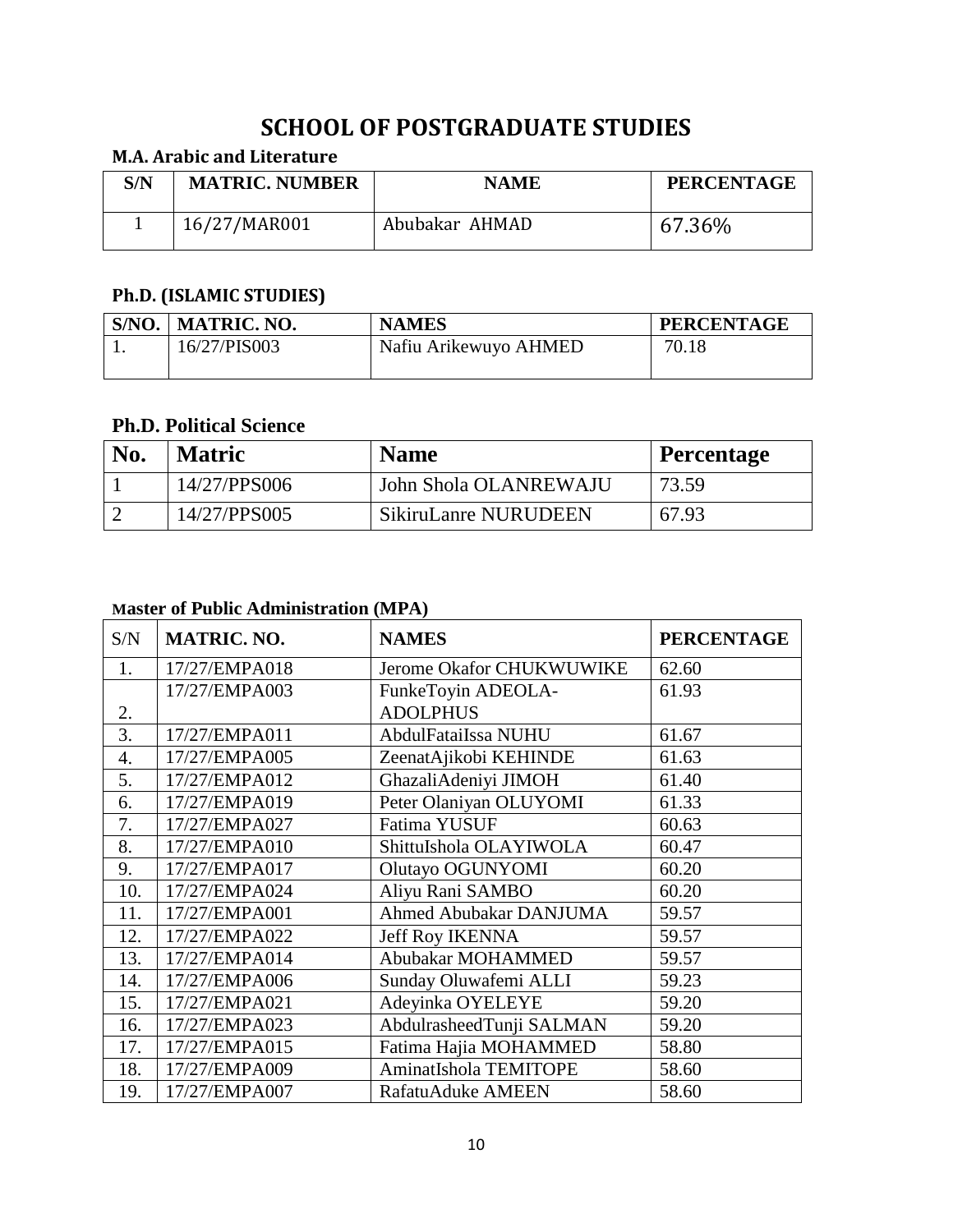| 20. | 17/27/EMPA016 | Samuel ODENIYI          | 58.27 |
|-----|---------------|-------------------------|-------|
| 21. | 17/27/EMPA025 | Abdulazeez SHUAIBU      | 58.23 |
| 22. | 17/27/EMPA002 | Mohammed Tsowa ABUBAKAR | 58.10 |
| 23. | 17/27/EMPA020 | NurudeenOpoola OLABISI  | 57.53 |
| 24. | 17/27/EMPA004 | BilikisTunrayo AHMED    | 57.30 |
| 25. | 17/27/EMPA013 | Bashir Adisa MAHMUD     | 56.90 |
| 26. | 17/27/EMPA026 | Akanni YAKUB            | 56.50 |
| 27. | 17/27/EMPA008 | HafeezatIge OLAITAN     | 56.33 |

## **MBA (ENTREPRENEURSHIP MANAGEMENT)**

| S/NO | MATRIC NO     | <b>NAME</b>            | PERCENTAGE |
|------|---------------|------------------------|------------|
|      | 16/27/MBMG002 | Usman ABUBAKAR         | 62.44      |
|      | 16/27/MBMG001 | Abdulazeez Omogbolahan | 54.56      |
|      |               | <b>BELLO</b>           |            |

# **MBA (HEALTH CARE MANAGEMENT)**

| /NO | N <sub>0</sub><br><b>MATRIC</b> | NAME             | CENTAGE<br>PERI |
|-----|---------------------------------|------------------|-----------------|
|     | 'MBHC001<br>$\mathfrak{h}$      | Abdulrazaq ALEGE | 64.56           |

# **MBA (HUMAN RESOURCE MANAGEMENT)**

| S/NO | <b>MATRIC NO</b> | <b>NAME</b>                    | <b>PERCENTAGE</b> |
|------|------------------|--------------------------------|-------------------|
|      | 16/27/MBHR002    | Hauwa IBRAHIM                  | 63.20             |
|      | 16/27/MBHR003    | <b>Samson OMOLABI TEMITOPE</b> | 60.40             |
| ັ    | 16/27/EMARM019   | Oyebisi Ololade GBADAMOSI      | 58.68             |
|      | 16/27/MBHR001    | Hamzat Eyitayo IBRAHIM         | 55.72             |

# **MBA (INFORMATION COMMUNICATION TECHNOLOGY)**

| S/NO<br>ັ | <b>MATRIC NO</b> | <b>NAME</b>            | <b>PERCENTAGE</b> |
|-----------|------------------|------------------------|-------------------|
|           | /MBIT001<br>16,  | <b>MUHAMMED BAYERO</b> | 56.56             |

#### **MBA (MARKETING MANAGEMENT)**

| S/NO<br>J | <b>MATRIC NO</b> | <b>NAMF</b>             | <b>PERCENTAGE</b> |
|-----------|------------------|-------------------------|-------------------|
|           | 16/27/MBMM001    | Victor Osemudiamen OBOH | 59.56             |

## **MBA (PROJECT MANAGEMENT)**

| S/NO<br>ັ | <b>MATRIC NO</b> | <b>NAMF</b>                 | <b>PERCENTAGE</b> |
|-----------|------------------|-----------------------------|-------------------|
|           | 16/27/EMAPM001   | Francis Akinwale AKINLOSOTU | 60.52             |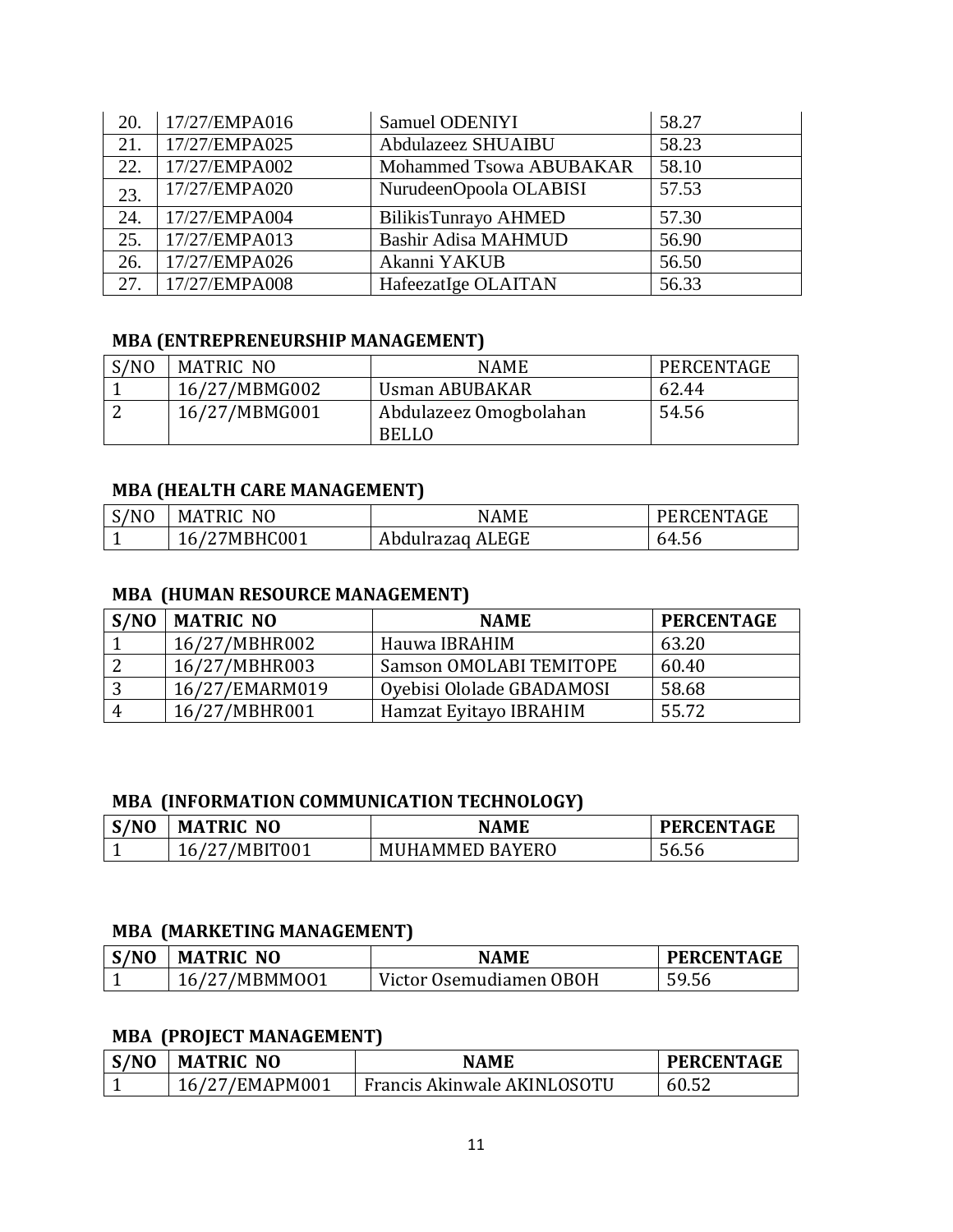# **MBA (REVENUE GENERATION MANAGEMENT)**

| S/NO | <b>MATRIC NO</b> | <b>NAME</b>            | PERCENTAGE (%) |
|------|------------------|------------------------|----------------|
|      | 16/27/MBRG003    | FataiGbolagade SHITTU  | 61.76          |
|      | 16/27/MBRG002    | OlabisiOpeyemi AKINOLA | 59.96          |
|      | 16/27/MBRG001    | Abdullahi ABDULRASAQ   | 58.44          |

# **MBA (REVENUE MANAGEMENT)**

| S/NO           | <b>MATRIC NO</b> | <b>NAME</b>                     | <b>PERCENTAGE</b> |
|----------------|------------------|---------------------------------|-------------------|
| $\mathbf{1}$   | 16/27/EARM007    | Adejumoke Abiodun ADENIYI       | 68.64             |
| $\overline{2}$ | 16/27/EARM012    | Helen Ada AMEH                  | 67.52             |
| 3              | 16/27/EARM015    | Farida Oyindamola BAMIDELE      | 66.52             |
| $\overline{4}$ | 16/27/EARM028    | Adebimpe Onikepe OKEOWO         | 66.28             |
| 5              | 16/27/EARM010    | Tajudeen Anafi ALAO             | 66.24             |
| 6              | 16/27/EARM023    | Mujidat Kamaldeen ALIAGAN-AHMED | 65.60             |
| 7              | 16/27/EARM018    | Rukayat Morenikeji GARUBA       | 65.52             |
| 8              | 16/27/EARM024    | Temiloluwa Oluwaleke KOLAWOLE   | 65.52             |
| 9              | 16/27/EARM030    | Oluwatobi Titus OLARINDE        | 65.52             |
| 10             | 16/27/EARM008    | <b>Adebimpe Blessing AJAYI</b>  | 65.40             |
| 11             | 16/27/EARM027    | MulikatOmolara OJULARI          | 65.12             |
| 12             | 16/27/EARM009    | <b>Adebola Timothy AJIBARE</b>  | 63.48             |
| 13             | 16/27/EARM001    | <b>Yusuf ABDULLAHI</b>          | 63.00             |
| 14             | 16/27/EARM014    | Zainab Ojuolape BABAITA         | 62.56             |
| 15             | 16/27/EARM035    | Nasirudeen Salam ADENIYI        | 62.52             |
| 16             | 16/27/EARM003    | Ahmed Abubakar NDAKENE          | 62.48             |
| 17             | 16/27/EARM002    | FareedahOpeyemi ABDULWAHAB      | 61.92             |
| 18             | 16/27/EARM041    | Azeez Ayinde YUSUF              | 61.68             |
| 19             | 16/27/EARM011    | Amina Abolanle AMEEN            | 61.56             |
| 20             | 16/27/EARM040    | Abdulazeez Tunde YUSUF          | 61.12             |
| 21             | 16/27/EARM013    | Omoniyi Adebayo AWOPEGBA        | 61.08             |
| 22             | 16/27/EARM037    | Ibrahim Adeniyi SERIKI          | 60.80             |
| 23             | 16/27/EARM016    | Olajumoke Ayodele DADA          | 60.72             |
| 24             | 16/27/EARM022    | Yusuf Olawale IYANDA            | 60.24             |
| 25             | 16/27/EARM031    | Aramide Omotola OMIPIDAN        | 60.12             |
| 26             | 16/27/EARM032    | Yetunde Ibiwumi ROTIMI          | 60.04             |
| 27             | 16/27/EARM006    | Adewumi Oyinade ADELEYE         | 60.00             |
| 28             | 16/27/EARM039    | Olanike Agnes WOLE-OKE          | 59.96             |
| 29             | 16/27/EARM025    | NasiruMahmood MUHAMMED          | 59.36             |
| 30             | 16/27/EARM038    | UthmanOlanrewaju UTHMAN         | 59.12             |
| 31             | 16/27/EARM020    | Lewis Esimamidida GRANT         | 58.64             |
| 32             | 16/27/EARM021    | OmoladeOmoladun IPAYE           | 58.12             |
| 33             | 16/27/EARM036    | Rasheedat Oluwatoyin SAUBAN     | 57.44             |
| 34             | 16/27/EARM033    | Mohammadu Rufai KABIR           | 57.16             |
| 35             | 16/27/EARM004    | Aminat Folashade Adebayo        | 56.52             |